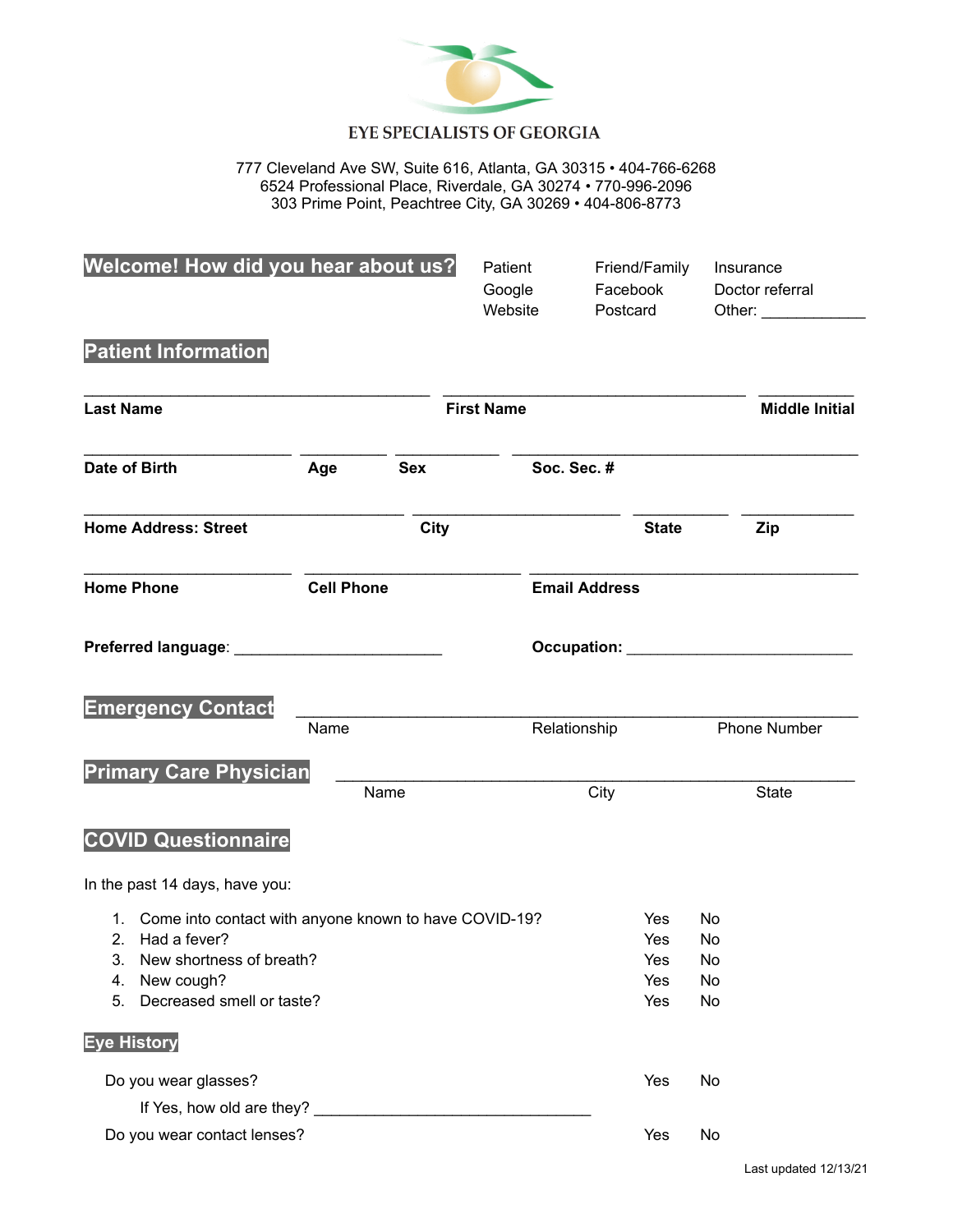

## **Check any past eye conditions:**

- ◻ None
- ◻ Cataracts
- ◻ Glaucoma
- ◻ Macular degeneration
- ◻ Diabetic eye disease
- ◻ Dry Eye
- ◻ Iritis/Uveitis
- ◻ Retinal tear
- ◻ Trauma/Injury

# **Check any past eye surgeries:**

- ◻ None
- ◻ Cataract surgery
- ◻ YAG laser to clean artificial lens implant
- ◻ Glaucoma laser (ALT, SLT)
- ◻ Glaucoma surgery (iStent, trabeculectomy, tube shunt)
- ◻ Laser iridotomy (LPI or LI)
- ◻ Cornea transplant

## **Check any past medical conditions:**

- ◻ None
- ◻ Hypertension (high blood pressure)
- ◻ Hyperlipidemia (high cholesterol)
- ◻ Cancer: \_\_\_\_\_\_\_\_\_\_\_\_\_\_\_\_\_\_\_\_\_\_\_\_\_\_\_
- ◻ Heart disease
- ◻ Heart attack
- ◻ Heart surgery
- ◻ Arrhythmia (heart rhythm abnormality)
- ◻ Diabetes Type 1 or 2
- ◻ Stroke or TIA (mini-stroke)
- ◻ Migraines
- ◻ Seizures
- ◻ Asthma
- ◻ COPD (emphysema)
- ◻ COVID
- ◻ Sarcoidosis
- ◻ Other lung problems
- ◻ Acid reflux (heartburn)
- ◻ Stomach ulcer
- ◻ Inflammatory bowel disease
- ◻ Kidney failure
- ◻ Dialysis
- ◻ Retinal detachment
- ◻ Strabismus (crossed eyes)
- ◻ Eye patching as a child
- ◻ Keratoconus
- ◻ Blepharitis
- ◻ High eye pressure
- ◻ Artery or vein occlusion ("stroke" in the eye)
- $\Box$  Other:  $\Box$
- ◻ LASIK or other vision correction surgery
- ◻ Laser for diabetic retinopathy
- ◻ Laser for retinal tear
- ◻ Retinal detachment repair
- ◻ Injections
- ◻ Strabismus surgery
- ◻ Other: \_\_\_\_\_\_\_\_\_\_\_\_\_\_\_\_\_\_\_\_\_\_\_\_
- ◻ Prostate enlargement
- ◻ Osteoarthritis ('wear-and-tear' arthritis)
- ◻ Rheumatoid arthritis
- ◻ Other autoimmune arthritis
- ◻ Anxiety
- ◻ Depression
- ◻ Other mental health problem
- ◻ Substance use disorder
- ◻ Thyroid disease
- ◻ Bleeding disorder
- ◻ Clotting disorder
- ◻ Anemia
- ◻ Sickle cell disease
- ◻ Lupus
- ◻ HIV
- ◻ Syphilis
- ◻ Tuberculosis
- ◻ Other medical problems and past surgeries: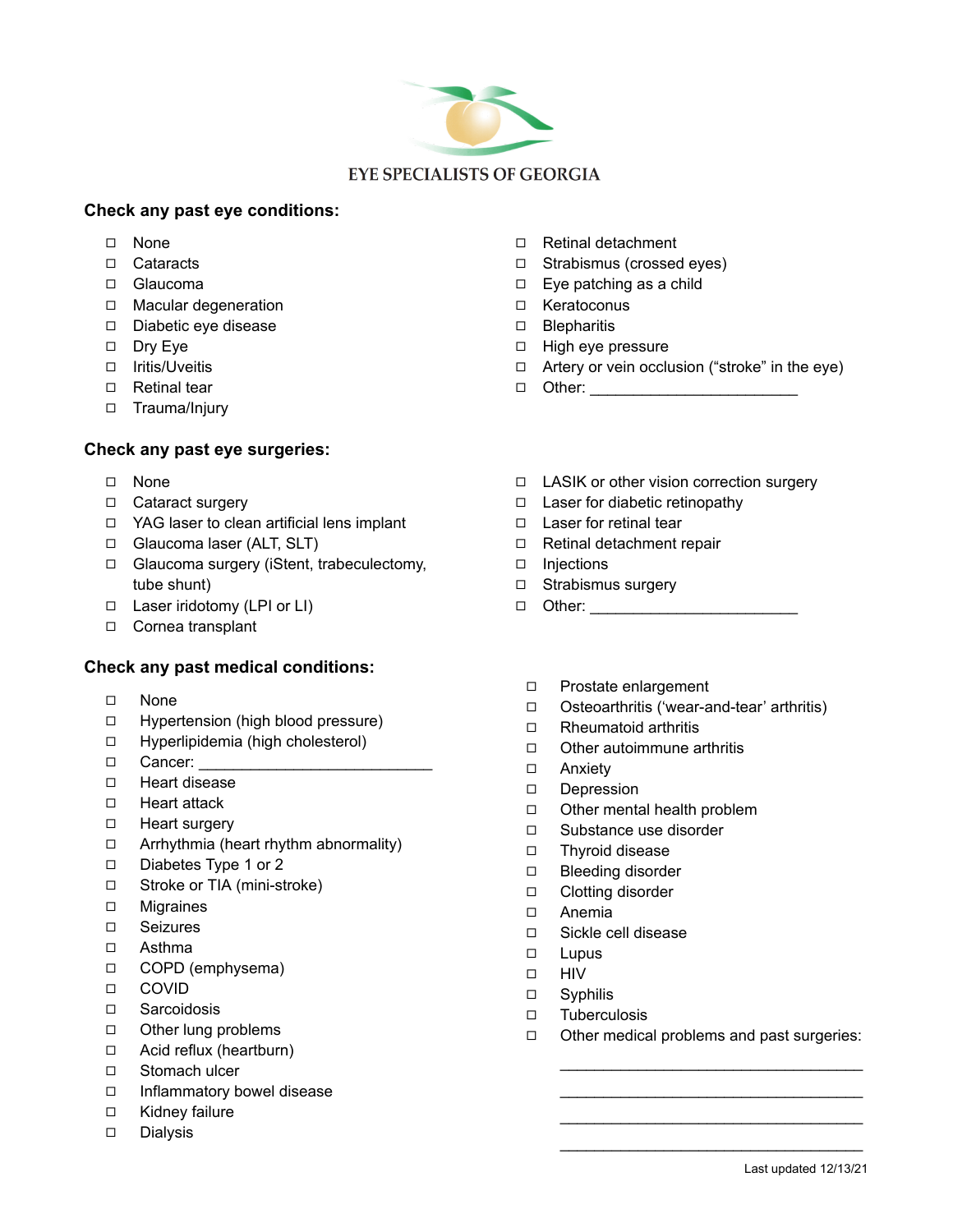# **List current medications:** ◻ None

|                                                        |                                                    |                        |                                        |       |              |                  |                         | None<br>$\Box$           |  |  |
|--------------------------------------------------------|----------------------------------------------------|------------------------|----------------------------------------|-------|--------------|------------------|-------------------------|--------------------------|--|--|
|                                                        | Are you having any of the following symptoms?      |                        |                                        |       |              |                  |                         | $\square$ No             |  |  |
| п                                                      | New or severe headaches                            | $\Box$                 | Chronic cough                          |       |              | $\Box$           |                         | Swollen, painful joints  |  |  |
| □                                                      | Frequent/severe nose                               | Coughing up blood<br>□ |                                        |       |              | $\Box$           | New or unexplained rash |                          |  |  |
| □                                                      | bleeds<br>Ulcers inside the mouth                  | □<br>$\Box$            | Abdominal pain<br><b>Bloody stools</b> |       |              | $\Box$<br>$\Box$ | Night sweats            | Unexplained fevers       |  |  |
| □                                                      | Ringing in the ears                                | $\Box$                 | Frequent/severe diarrhea               |       |              | $\Box$           |                         | New or worsening fatigue |  |  |
| □                                                      | Neck pain                                          | □                      | Blood in the urine                     |       |              | $\Box$           |                         | Unintended weight loss   |  |  |
| □                                                      | Shortness of breath                                | □                      | Genital ulcers                         |       |              |                  |                         |                          |  |  |
|                                                        | <b>Smoking Status</b>                              |                        |                                        |       |              |                  |                         |                          |  |  |
| Have you ever smoked cigarettes?                       |                                                    | Yes, current smoker    | Yes, former smoker                     |       |              | No, never smoker |                         |                          |  |  |
|                                                        | <b>Health Measurements</b>                         |                        |                                        | Value |              |                  |                         | <b>Date Checked</b>      |  |  |
| $\bullet$                                              | Last blood pressure reading:                       |                        |                                        |       |              |                  |                         |                          |  |  |
|                                                        | If diabetic, last morning blood sugar:             |                        |                                        |       |              |                  |                         |                          |  |  |
| $\bullet$                                              | If diabetic, last hemoglobin A1c (blood draw):     |                        |                                        |       |              |                  |                         |                          |  |  |
|                                                        | If HIV+, last CD4 count:                           |                        |                                        |       |              |                  |                         |                          |  |  |
|                                                        | If HIV+, last viral load:                          |                        |                                        |       |              |                  |                         |                          |  |  |
|                                                        | <b>Vaccinations</b>                                |                        |                                        |       |              |                  |                         |                          |  |  |
| How many doses of the COVID vaccine have you received? |                                                    |                        |                                        | 3     | $\mathbf{2}$ | 1                | $\mathbf 0$             |                          |  |  |
| Have you received a flu vaccine in the last year?      |                                                    |                        |                                        |       | <b>Yes</b>   |                  | No                      |                          |  |  |
|                                                        | If over 65, have you received a pneumonia vaccine? |                        |                                        |       | <b>Yes</b>   |                  |                         | No                       |  |  |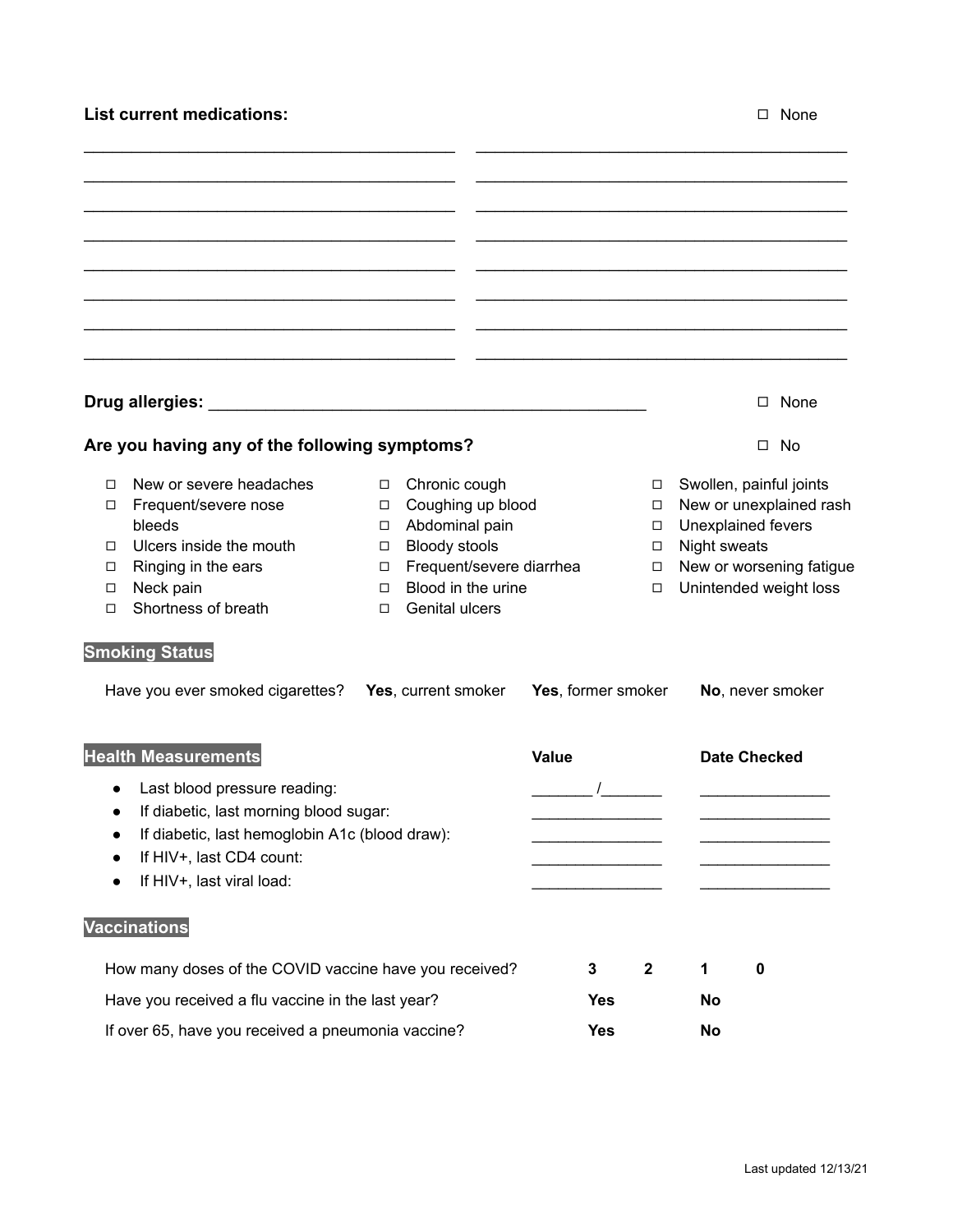

#### **EYE SPECIALISTS OF GEORGIA**

777 Cleveland Ave SW, Suite 616, Atlanta, GA 30315 • 404-766-6268 6524 Professional Place, Riverdale, GA 30274 • 770-996-2096 303 Prime Point, Peachtree City, GA 30269 • 404-806-8773

#### \_\_\_\_\_\_ **NO-SHOW POLICY**

Initial

**If you need to reschedule or cancel** your appointment, you must give at least 24 hours' notice by calling the office.

If you are unable to give 24 hours' advance notice, your **1st** missed appointment will result in a phone call to remind you about our no-show policy.

After your **2nd** missed appointment, future appointments during the remainder of the calendar year **will be scheduled on a** *walk-in* **basis only.**

In the event of a personal or family emergency, a one-time pass may be granted at the discretion of the practice manager.

### \_\_\_\_\_\_ **INSURANCE AND BILLING POLICY**

Initial

Eye Specialists of Georgia participates in many different insurance plans. It is every patient's own responsibility to be knowledgeable about the benefits of their specific plan.

Many insurance companies require a copay for the office visit. The **copay is due on the day of the visit.**

We file claims to your insurance without collecting charges, except for your copay, deductibles, refractions, and non-covered procedures. This is offered as a courtesy to our patients. When your insurance company sends us back an explanation of benefits (EOB), the insurance will state whether they cover the remaining balance for your visit and/or procedure. If insurance denies reimbursement, for whatever reason, we will bill you, and the charges will become your responsibility to pay.

Due to our patient volume and to the complex nature of insurance, we do not have the resources to pursue each patient's individual insurance problems, nor can we re-file a claim unless we made an error on the original submitted claim.We make every effort to correct errors with the insurance company before billing the patient.

If you receive a bill from us, we will be happy to answer any questions concerning the statement, or to discuss setting up a payment plan for you.